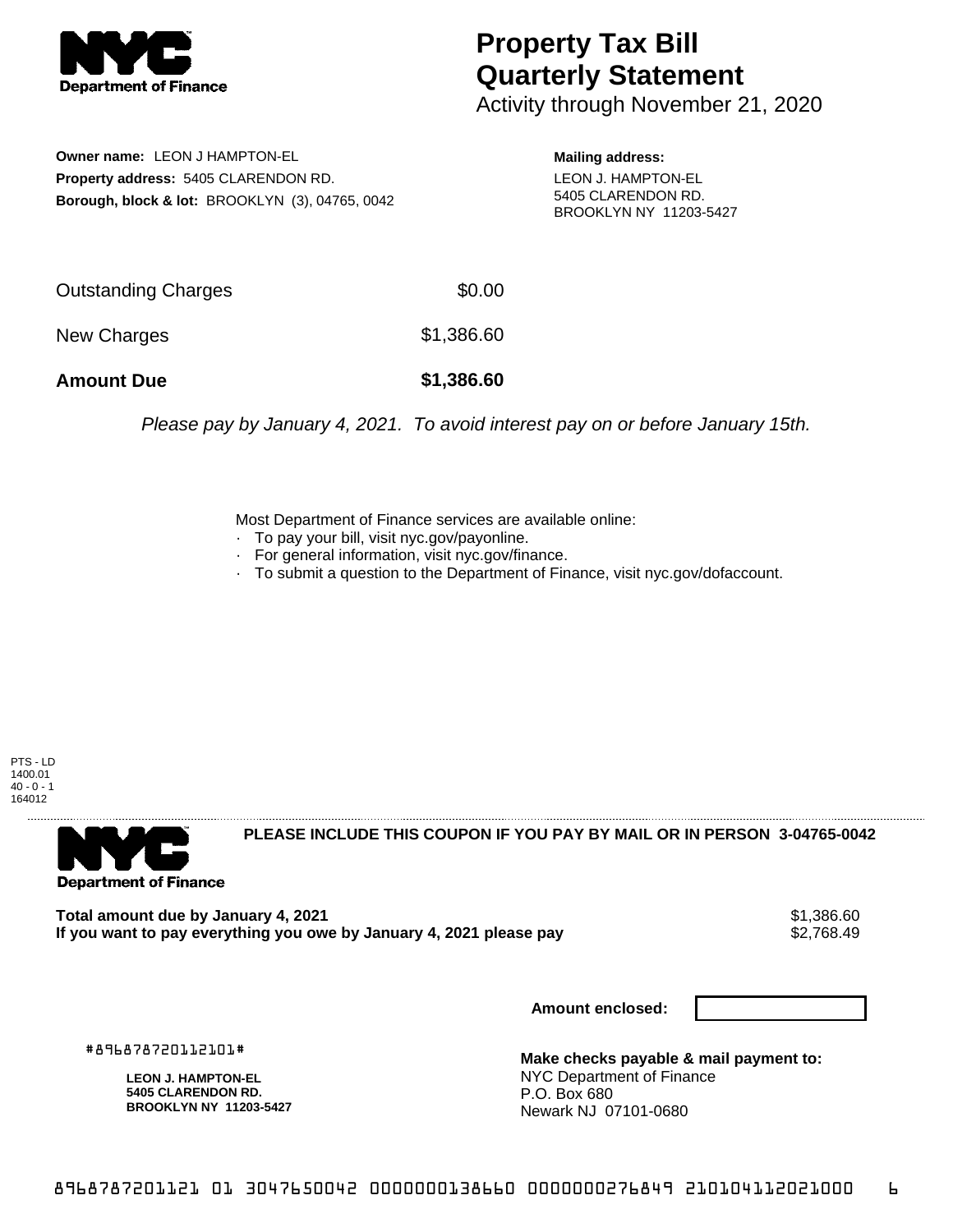

| <b>Billing Summary</b>                                                                                         | <b>Activity Date Due Date</b> | Amount        |
|----------------------------------------------------------------------------------------------------------------|-------------------------------|---------------|
| Outstanding charges including interest and payments                                                            |                               | \$0.00        |
| <b>Finance-Property Tax</b>                                                                                    | 01/01/2021                    | \$1,404.68    |
| <b>Adopted Tax Rate</b>                                                                                        |                               | $$-18.08$     |
| <b>Total amount due</b>                                                                                        |                               | \$1,386.60    |
| <b>Tax Year Charges Remaining</b>                                                                              | <b>Activity Date Due Date</b> | <b>Amount</b> |
| <b>Finance-Property Tax</b>                                                                                    | 04/01/2021                    | \$1,404.68    |
| <b>Adopted Tax Rate</b>                                                                                        |                               | $$-18.08$     |
| Total tax year charges remaining                                                                               |                               | \$1,386.60    |
| If you want to pay everything you owe by January 4, 2021 please pay                                            |                               | \$2,768.49    |
| If you pay everything you owe by January 4, 2021, you would save:                                              |                               | \$4.71        |
| How We Calculated Your Property Tax For July 1, 2020 Through June 30, 2021                                     |                               |               |
|                                                                                                                | Overall                       |               |
| Tax class 1 - Small Home, Less Than 4 Families                                                                 | <b>Tax Rate</b>               |               |
| Original tax rate billed                                                                                       | 21.1670%                      |               |
| New Tax rate                                                                                                   | 21.0450%                      |               |
| <b>Estimated Market Value \$610,000</b>                                                                        |                               |               |
|                                                                                                                |                               | <b>Taxes</b>  |
| <b>Billable Assessed Value</b>                                                                                 | \$29,658                      |               |
| <b>Taxable Value</b>                                                                                           | \$29,658 x 21.0450%           |               |
| <b>Tax Before Abatements and STAR</b>                                                                          | \$6,241.56                    | \$6,241.56    |
| Enhanced Star - School Tax Relief                                                                              | $$-3,280.00$                  | $$-659.00**$  |
| Annual property tax                                                                                            |                               | \$5,582.56    |
| Original property tax billed in June 2020                                                                      |                               | \$5,618.72    |
| Change In Property Tax Bill Based On New Tax Rate                                                              |                               | $$ -36.16$    |
| ** This is your NYS STAR tax savings. For more information, please visit us at nyc.gov/finance or contact 311. |                               |               |

Please call 311 to speak to a representative to make a property tax payment by telephone.

## **Home banking payment instructions:**

- 1. **Log** into your bank or online bill pay website.
- 2. **Add** the new payee: NYC DOF Property Tax. Enter your account number, which is your boro, block and lot, as it appears here: 3-04765-0042 . You may also need to enter the address for the Department of Finance. The address is P.O. Box 680, Newark NJ 07101-0680.
- 3. **Schedule** your online payment using your checking or savings account.

## **Did Your Mailing Address Change?**

If so, please visit us at **nyc.gov/changemailingaddress** or call **311.**

When you provide a check as payment, you authorize us either to use information from your check to make a one-time electronic fund transfer from your account or to process the payment as a check transaction.